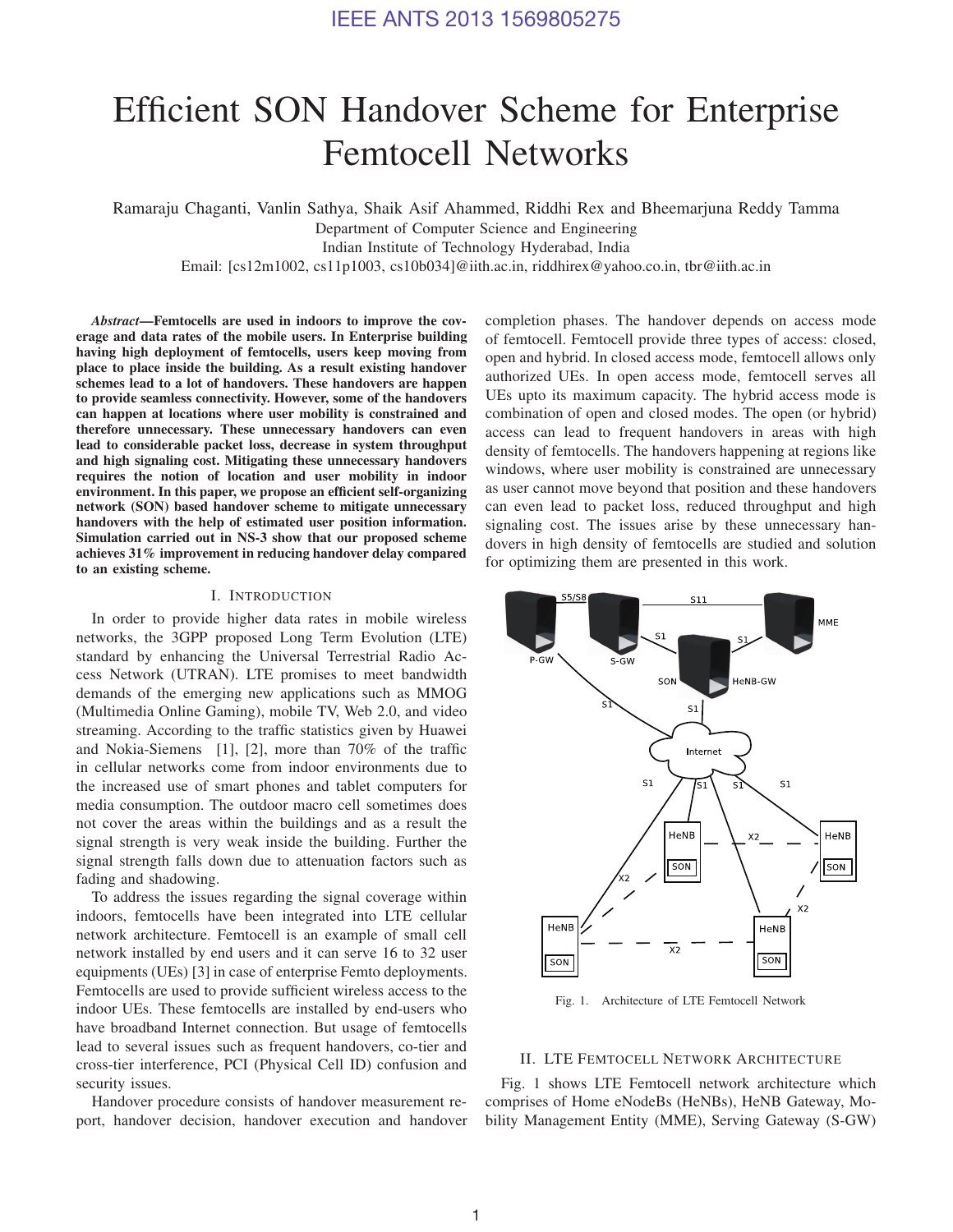and Packet Gateway (P-GW). The terms Femto and HeNB are used interchangeably in the rest of this paper. The HeNBs are connected to the MME/S-GW through HeNB-GW with S1 interface. In 3GPP release 11 [4], X2 interface has been introduced between enterprise Femtos with open/hybrid access. The X2 interface is used for efficient handover management and load balancing.

In Enterprise Femtocell network deployments, Femto can be deployed with Self-Organizing Network (SON) functionalities. SON is an automation technology designed to make the planning, configuration, management, optimization and healing of LTE systems simpler and faster. The plug-and-play feature of SON means the nodes in the network can automatically configure themselves and then quickly establish an optimal network by configuring and adjusting each Femto. Fig. 1 also shows SON equipped Femtos and HeNB Gateway.

Rest of the paper is organized as follows. Section III describes the related work. Section IV discusses the proposed work. Simulation setup and results along with analysis is presented in Section V. Finally, Section VI contains conclusions and future work.

#### III. RELATED WORK

Our current literature survey includes various unnecessary handover reducing mechanisms [5]–[7]. The authors in [5] based on UE mobility state proposed an optimized handover algorithm for reducing unnecessary handovers and also to improve the performance of LTE femtocell networks. The authors in [6] proposed a dynamic handover hysteresis margin calculation based on the UE position to reduce unnecessary handovers. In [7], the authors proposed a Fuzzy Logic Controller (FLC) that adaptively modifies handover hysteresis margins for reducing handovers. The authors in [8] proposed a simplified handover algorithm based on UE mobility state for reducing unnecessary handovers and signaling overhead in two-tier LTE network. In [9], a mobility management scheme is proposed where the control point of mobility in user plane is shifted from the S-GW to the HeNB-GW to make the handover decision between HeNBs. In highly dense deployed two-tier LTE network, UE mobility produces lot of signaling. Different from the approaches in [5]–[9], our proposed algorithm uses SON module of Femtos for reducing unnecessary handovers in enterprise Femtocell networks.

The authors in [10] proposed an autonomic system that uses Kernel methods. This autonomic system learns about frequent handover happening regions and reduces the frequent handovers. The system proposed requires a region as input from user, which is not fully plug-n-play as required by the SON paradigm. The authors in [11] uses Self Organizing Map for autonomic system. This autonomic system learns about the frequent handover regions using user mobility patterns. The system is fully autonomic with plug-n-play capability of SON. The proposed mechanism works with residential scenario, but in enterprise scenario, the amount of processing require for learning from user mobility involves a lot of overhead. The main objective of this paper is to avoid the unnecessary handovers at indoor regions of enterprise Femtocell network deployments. The paper is concerned with estimating user position and determining the regions where handovers should be permitted for avoiding unnecessary handovers.

## IV. PROPOSED WORK

#### *A. System description*

The LTE Femtocell network architecture shown in Fig 1 is used as the system model. In enterprise buildings, HeNBs are deployed inside the buildings and are connected to HeNB-GW. All HeNBs are assumed to be operating on same frequency band and so there can be co-tier interference. The HeNBs are positioned in a planned manner to reduce this interference. The handover between HeNBs involves UE measurement report, handover decision, handover execution and handover completion phases. Since HeNB and UE reside within the building, the system model incorporates building path loss model [12] for computing path loss between HeNB and UEs.

# *B. Basic Idea*

In LTE, handover has two key aspects, one is the Quality of Service (QoS) and the other is reducing unnecessary handovers. The self-organizing functionality of HeNBs can be utilized in mitigating unnecessary handovers. Using the SON of HeNB, we exploit regions where UE is moving and estimate UE position within those regions. The mobile telecom operator has to provide the enterprise building information that in turn contains room dimensions with location of doors, windows etc. as input to the SON of HeNB-GW. Based on the dimensions of rooms and estimated UE position, the SONs of HeNB and HeNB-GW perform efficient handover managements and thereby avoids unnecessary handovers.

#### *C. Proposed SON Handover Scheme*

The proposed SON handover scheme uses the enterprise system model and has two phases: one is handover triggering and other is handover decision. As proposed in [13] [14], HeNB can use the position reference signal (PRS) to estimate UE position. We can apply the calibration method [15] on the measurement given by PRS to increase the accuracy. The proposed algorithm assumes the accuracy of PRS to be 0.2 meter. HeNB based on the PRS estimates the UE position, which will be perceived by SON. Using the estimated UE position and regions in building, the SON verifies the handover triggering.

A typical enterprise building is shown in Fig. 2. Each room in the building has entry and exit represented with [D1, D2, ..., Dn] and the deployed Femtos are represented as [F1, F2, F3, ..., Fn]. The oval shaped regions with cross marks represent sub-regions inside the rooms. The dotted line in the Fig. 2 represents a separation between rooms with window or some open space created because of cubicles. Let us consider an UE that is attached to F2 and is continuously moving within the room. When UE has reached sub-region R1, it receives signals from neighboring Femtos: F1, F3 and F4. As there is a window at sub-region R1, the UE receives good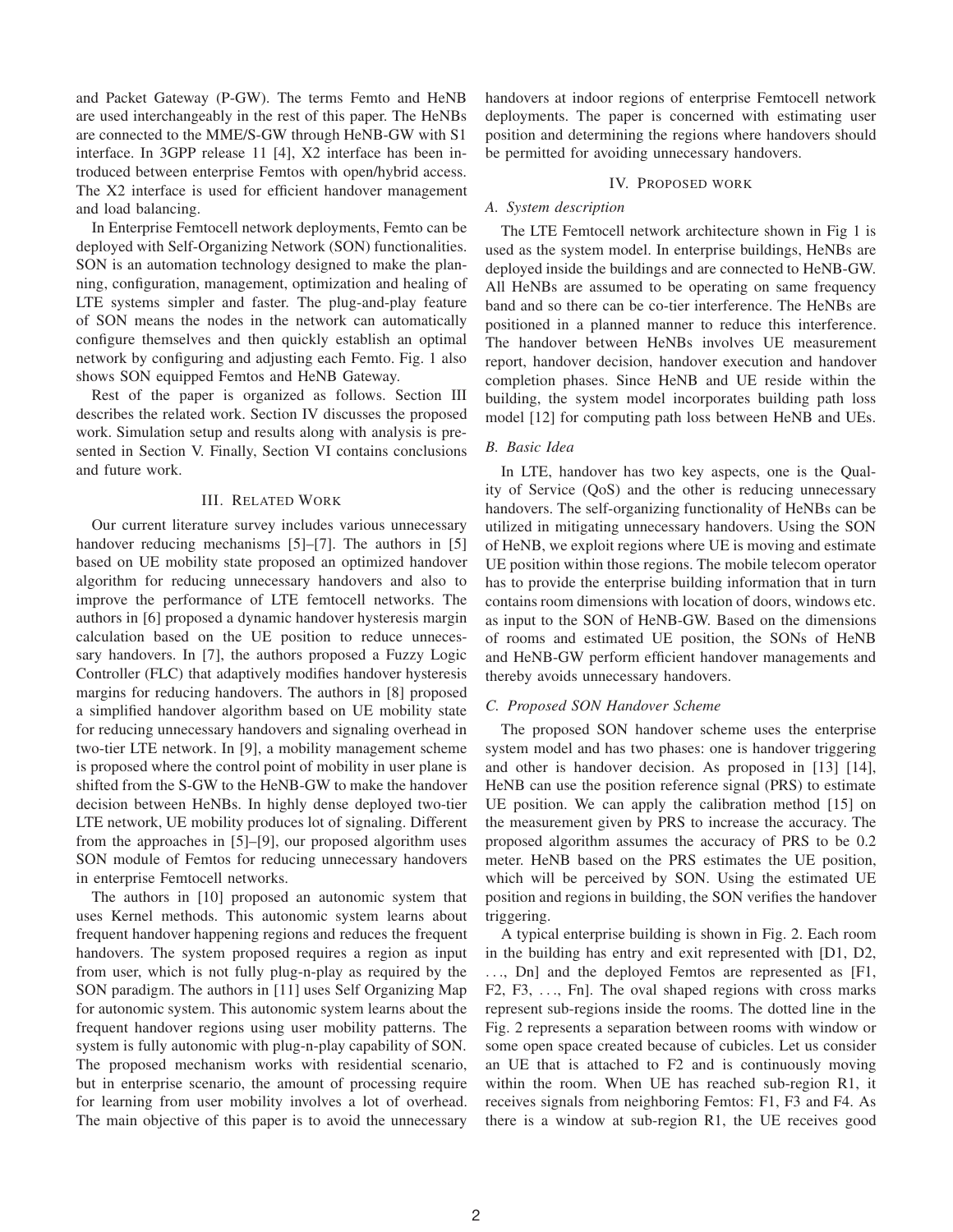signal strength from F1. Because of window, UE cannot cannot move into the room where F1 is located. Based on the UE measurement reports the serving Femto F2 makes handover to the target Femto F1. As UE is moving inside the same room, there is a high possibility that UE will remain reside within the serving area of Femto F2. If UE is handed over to F1 and then immediately moves away from F1 serving area and moves into F2 serving area, there is again a handover from F1 to F2. If there is a window at sub-region R2, similar situation arises between F2 and F3 when UE moves there. But, when UE is at sub-region R3 because of door D5, there is a possibility that UE is moving out of serving area of Femto F2. The handovers happening at the sub-regions R1 and R2 are leading to unnecessary handovers. This unnecessary handovers can be mitigated by using estimated UE position and building information. The proposed algorithm incorporates this information in the handover triggering of Femto.



Fig. 2. HeNB deployment in Enterprise Building

#### *D. Algorithm description*

| <b>Algorithm 1 SON Handover algorithm</b> |  |  |  |  |
|-------------------------------------------|--|--|--|--|
|-------------------------------------------|--|--|--|--|

Input 1 : *bInfo* < − *Building Information* Input 2 : *uePos* < − *UE Position from HeNB* Initialization:

 $roomDim = GetroomCoordinates(uePos, bInfo);$  $entropyExit = GetEntry orExitInfo(roomDim, bInfo);$  $windows = GetWindowsInfo(roomDim, bInfo);$ if (uePosition is at entryorExit) then trigger handover; else {uePosition is at windows or within room} do not trigger handover; end if

The SON module located at HeNB-GW takes the building information as input from operator and passes this information to the HeNBs' SON modules. The SON module of HeNB can extract the room dimensions from building information and it can get the estimated UE position from the HeNB. Based on the sub-regions in the room and UE position, SON module verifies for handover triggering. After triggering handover, the serving HeNB examines the UE measurement report and performs the handover decision.

The handover decision scheme in LTE system results in a handover execution, whenever the reference signal received power (RSRP) of a target cell exceeds over the reference signal received power of the serving cell plus a handover hysteresis margin (HHM). The HHM is used to mitigate the ping-pong oscillations. Let  $L_n$  be the set of 'n' number of cells. Consider t and s belongs to a set of cells  $L_n$ , where t is the target cell and  $s$  is the serving cell. The equation for handover decision is,

$$
RSRP(t) > RSRP(s) + HHM_{PingPong}, \qquad (1)
$$

where RSRP(t) is received power signal strength of the target cell and RSRP(s) is received power signal strength of serving cell. The  $HHM_{PingPong}$  is to used to reduce ping pong effect.

The proposed SON handover scheme uses Eqn(2) for making handover decisions. It uses two HHMs: a static handover hysteresis margin ( $HHM_{PinqP onq}$ ) as in Eqn(1) for reducing ping-pong effects and a dynamic handover hysteresis margin  $(HHM_{Energy})$  for reducing power consumption.

$$
RSRP(t) > RSRP(s) + HHM_{PingPong} + HHM_{Energy}
$$
\n
$$
(2)
$$
\n
$$
HHM_{Energy} = 10 * log(\frac{P_t * (I_t - P_u * h_u)}{P_s * I_s})
$$

where  $t$  and  $s$  are cells operating on same frequency band and belong to  $L_n$ ,  $P_t$  is the Power of the target HeNB,  $I_t$  is the interference power of target HeNB,  $P_s$  is the power of the serving HeNB,  $I_s$  is the interference power of serving HeNB,  $P_u$  is the power of UE attached to s and  $h_u$  is the channel gain of UE.

The dynamic HHM [16] is calculated using the interference power of neighboring HeNBs and its significance in taking handover decision is to reduce the UE power consumption during handovers. Impact of dynamic HHM is minimal for current handover algorithm because of lower interference. Current work, focuses on reducing number of handovers rather than saving power of UE. The energy consumption at UEs will be studied as part of the future work.

#### V. SIMULATION AND RESULTS

We have carried out experiments using NS-3 [12] simulator with the parameters given in Table I to study the performance of proposed SON handover scheme. As part of simulations, we created a scenario where enterprise building has six rooms on the same floor with one Femto deployed in each of the rooms as shown in Fig. 2. We let Femtos communicate with each other through X2-interface. Each room has an entry door and an exit door, which are represented as [D1, ..., Dn]. The UEs are distributed uniformly in all the rooms and total number of UEs in the network is varied from 6 to 60. The Random walk mobility was used for movement of UEs inside the building and they move with a velocity of 1 to 3 kmph. For UE position estimation, since NS-3 does not support position reference signal of LTE, we simulate it by randomly adding or subtracting 0.2 meters to the absolute UE position given by NS-3. The radio environmental map (REM) of six Femtos which are placed inside the building is shown in Fig. 3. From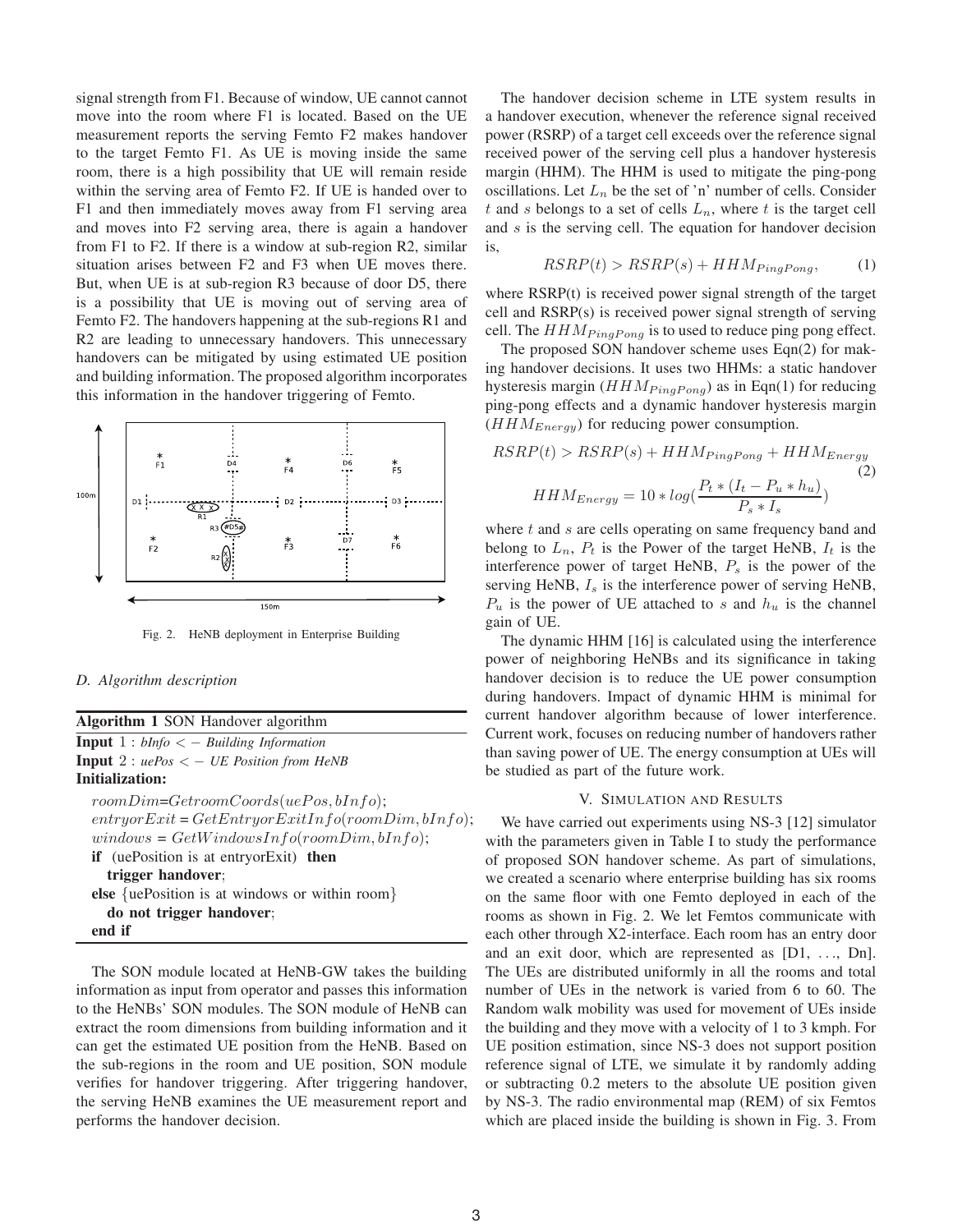

Fig. 3. Femto Placement in NS-3

TABLE I SIMULATION PARAMETERS

| <b>Parameters</b>      | <b>Values</b>                |  |
|------------------------|------------------------------|--|
| Number of Femtocells   | 6                            |  |
| Number of UEs per cell | $1 - 10$                     |  |
| Total number of UEs    | $6 - 60$                     |  |
| Femtocell coverage     | 60 <sub>m</sub>              |  |
| Velocity For UEs       | 1 to 3 kmph                  |  |
| Mobility Model         | Random walk                  |  |
| Building dimensions    | 300 x $200 \text{ m}^2$      |  |
| Room dimensions        | $100 \times 100 \text{ m}^2$ |  |
| Exit area              | $4 \times 7$ m <sup>2</sup>  |  |
| Simulation time        | 50 Seconds                   |  |

the REM, we can observe variation in received signal strength of UEs as they move away from Femto. In simulation setup, signal to noise ratio (SNR) is varying from -20 db to +20 dB.

We have kept one flow running at each UE and generating either TCP or UDP data in our experiments. For each UDP flow, the constant bit rate (CBR) application running at the remote host sends data packets of size 1 KB to UE at an interval of one second. These UDP flows continue to generate packets till the end of simulation. For generating TCP flows, we have used bulk send application at the remote host. The bulk send application keeps sending data packets till the end of simulation.

Initially all UEs are connected to their respective nearest Femtos. We compare the performance of proposed SON handover scheme with two existing handover schemes:

• NormalHO: The normal handover takes place when target

Femto RSRP is greater than serving Femto RSRP value. Along with RSRP of target Femto, handover hysteresis margin was used to avoid ping pong oscillations.

• ZhangHO: It is a low complexity algorithm [8]. This algorithm considers the user mobility state for making handovers. The user mobility states are classified as low, stationary and high. Based on the user mobility, the handover to the target Femto takes place. In our simulations, as users reside within the building, we consider only low and stationary states. In case of low state, user moves with a velocity of 1 to 3 kmph, where as in stationary state, user velocity is kept as 0 kmph.

The performance of proposed algorithm is measured by using the following metrics:

- Number of Handovers (HO): The total number of handovers made by UEs at the end of simulation time.
- Handover Delay (HD): The time elapsed from the time the handover request sent by serving HeNB to target HeNB to the time the UE context release signal sent by target HeNB to serving HeNB.
- Packet Drop Ratio (PDR): The total number of packets lost due to handovers to total number of packets transmitted in the case of UDP based flows.
- Signaling Cost (SC): The total number of signaling messages passing among UE, serving HeNB, target HeNB and HeNB-GW during handovers in the simulation experiment.

In Fig. 4 we plot number of handovers vs UE density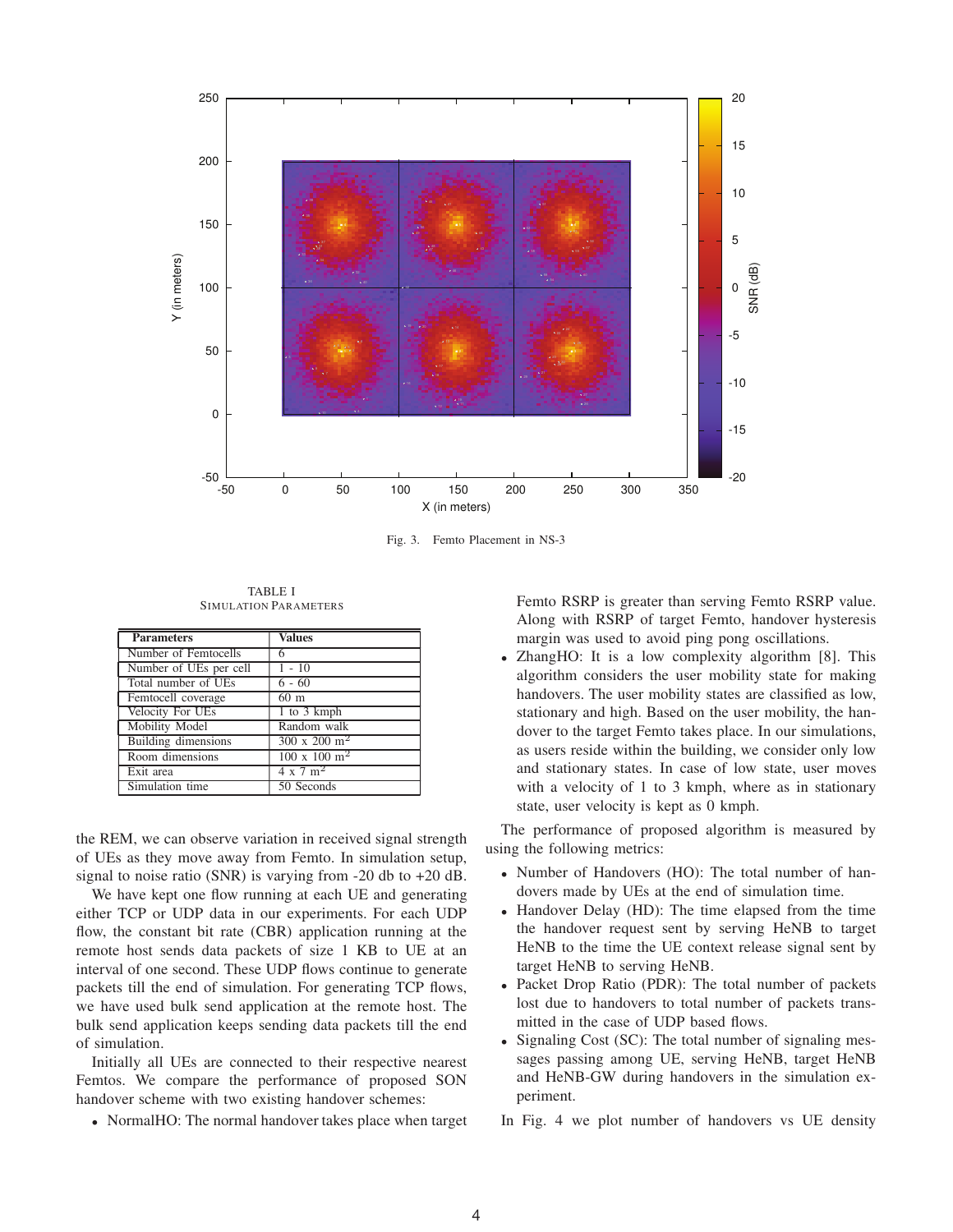





Fig. 5. HD vs Density of UEs

for all three handover schemes. It can be observed that the proposed handover scheme significantly reduces the number of handovers compared to other existing schemes. This is due to presence of SON module in Femtos. SON module triggers the handover whenever it is necessary. In case of NormalHO, number of handovers are much higher. As ZhangHO algorithm considers user mobility state, its performance is better than NormalHO. The proposed scheme has achieved lower number of handovers compared to ZhangHO because of optimizing the unnecessary handovers using SON modules at Femtos and HeNB-GW.

Fig. 5 plots the handover delay (HD) with varying UE density. From the results, we can see negative impact of more number of handover requests. The delay in serving the handover request will increase with increase in number of handover requests. With increase in UE density, the NormalHO has performed more number of handovers, which increased the handover delay. The proposed scheme gives lower handover delay compared to other two schemes by reducing number of unnecessary handovers.



Fig. 6. Packet Drop Ratio vs Density of UEs

In Fig. 6 Packet Drop Ratio (PDR) vs UE density for different schemes is depicted by considering UDP flows. The proposed SON handover scheme has low packet loss compared with other schemes by mitigating number of unnecessary handovers. In Fig. 7, with increase in density of UEs, signaling cost also increases. The Signaling cost of proposed SON handover scheme is lower than ZhangHO because of reduction in the number of unnecessary handovers, which in turn reduces the total signaling cost.



Fig. 7. Signaling Messages vs Density of UEs

To study the impact of the proposed SON handover algorithm on UEs throughput, we have conducted simulations with TCP flows. We have created TCP flows with one bulk send application for each UE, where an application is running at the remote host that will continuously send data of size 512 bytes. Fig. 8 shows the variation of aggregate downlink (DL) throughput of UEs with varying density of UEs. The proposed